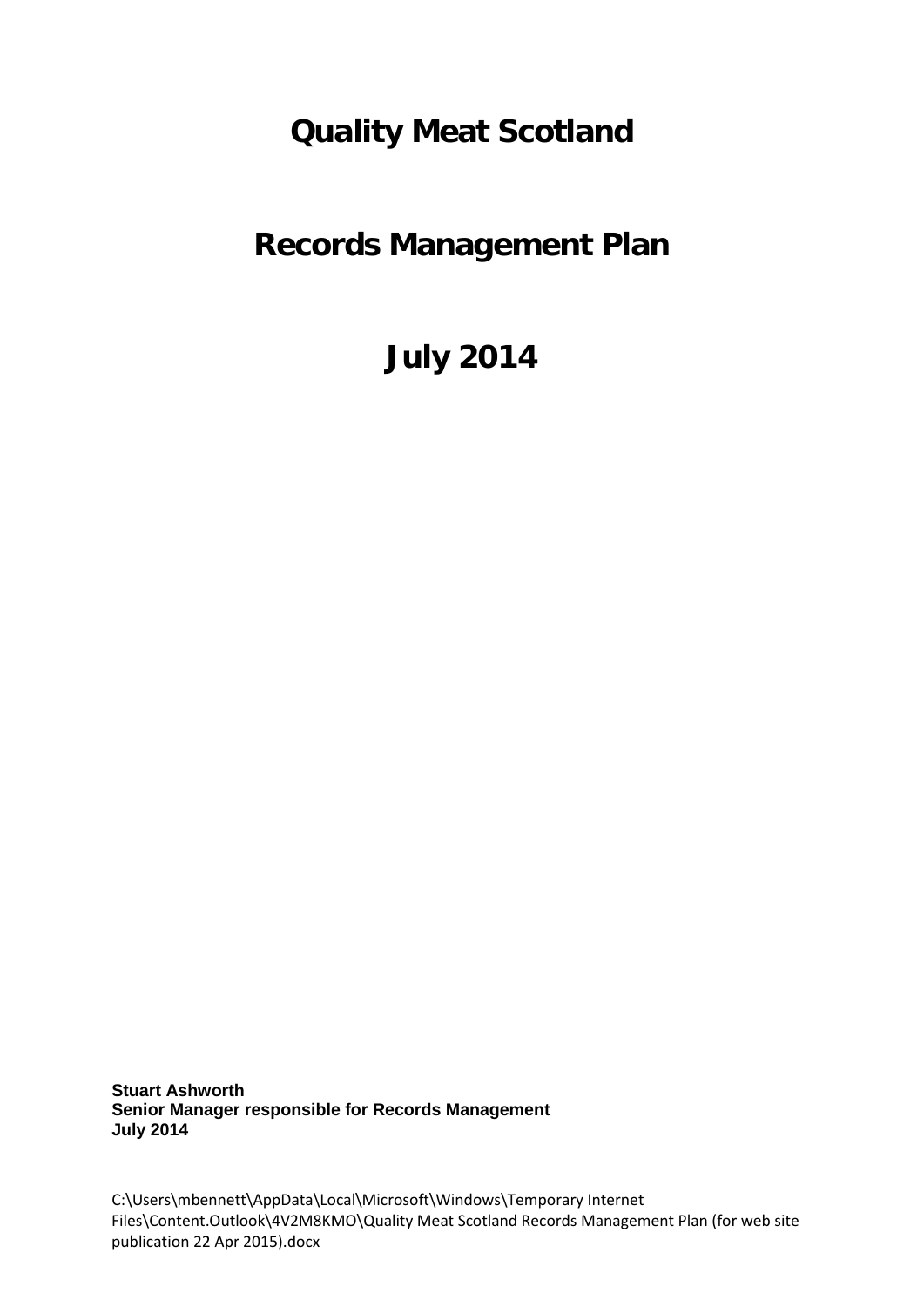## **Introduction**

This records management plan sets out the arrangements for the proper management of records within QMS and has been produced to meet the requirements of the Public Records (Scotland) Act 2011. The plan is agreed with the Keeper of the Records of Scotland and reviewed by QMS on an annual basis.

Records management is a key element of corporate governance for QMS. Good records management will help ensure that QMS has the right information at the right time to make the right decisions. It will also provide evidence of what we do and why, therefore protecting the interests of QMS.

QMS maintains a Records Management Policy based on the requirements of the Public Records (Scotland) Act 2011 and records management best practice.

QMS is a small organisation currently employing 20 full and part-time staff operating from a single site.

This plan, along with the associated policies, will be reviewed annually by the senior management team.

## **Elements of the Plan**

## **Senior Management Responsibility**

Senior management responsibility for the records management plan lies with Stuart Ashworth, Head of Economics Services.

## **Records Management Responsibility**

The person with operational responsibility for records management is Susan Kinniburgh, Executive Assistant.

## **Records Management Policy Statement**

QMS' commitment to records management is set out in the Records Management Policy reviewed and approved by the senior management team on 30 October, 2013.

#### **Business classification**

QMS operates a hierarchical business classification with records firstly categorised by the functional units of QMS and then classified by activity and finally chronologically.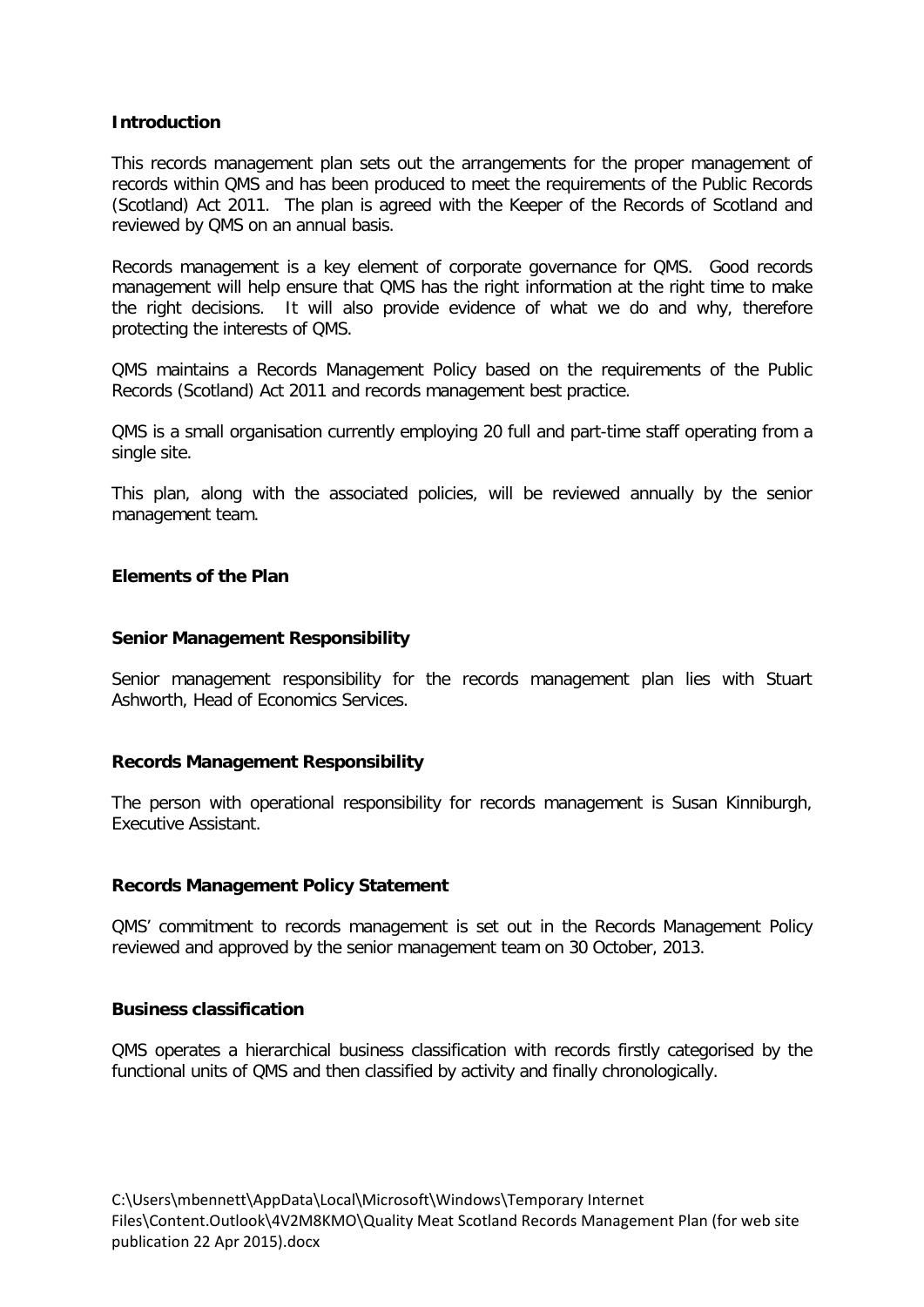## **Retention schedules**

In discussion with all senior managers, QMS has drawn up a retention schedule framework. This is a new framework and will be reviewed in March 2015 and annually thereafter. The framework will apply to both electronic and paper records

## **Destruction Arrangements**

QMS uses an on site paper/cd shredder which ensures paper and optical media is destroyed to DIN 32757-1 level 3 standard.

For some elements of its activities QMS makes use of shared resources facilitated by the organisation's landlords, one of these is secure document shredding. Currently this service is provided by Changeworks Recycling which disposes of material shredded in the office and also provides destruction service for bulk confidential paper records and, when needed, secure IT Hardware destruction.

#### **Archiving and transfer arrangements**

QMS and National Records Scotland have agreed a Memorandum of Understanding with National Records of Scotland to facilitate the transfer of enduring records to the national archive.

#### **Information security**

QMS has in place a business continuity plan to address a number of circumstances impacting on the operation of QMS including IT systems failure which would impact on Records Management.

QMS also operates its IT system through a process of secure spaces on a central IT server. Staff gain access to approved parts of the server through individual passwords as detailed in the QMS IT user network access rights policy document. Protocols for establishing and regularly amending passwords are detailed in the QMS employee handbook.

The central IT server is backed up on a daily, weekly and monthly schedule with back up tapes stored off site and in a fire proof safe on site.

Where paper records are kept, for example signed contracts, they are stored in the fire proof safe tested and approved in fire resistance by the SP Swedish National Testing and Research Institute (approval certificate 16:49:01) which is also used for back up tapes from the central server.

#### **Data Protection**

QMS takes a robust position on data protection and has a data protection policy in place, see annex, and is registered with the Information Commissioners Office; registration number Z1283397.

C:\Users\mbennett\AppData\Local\Microsoft\Windows\Temporary Internet Files\Content.Outlook\4V2M8KMO\Quality Meat Scotland Records Management Plan (for web site publication 22 Apr 2015).docx